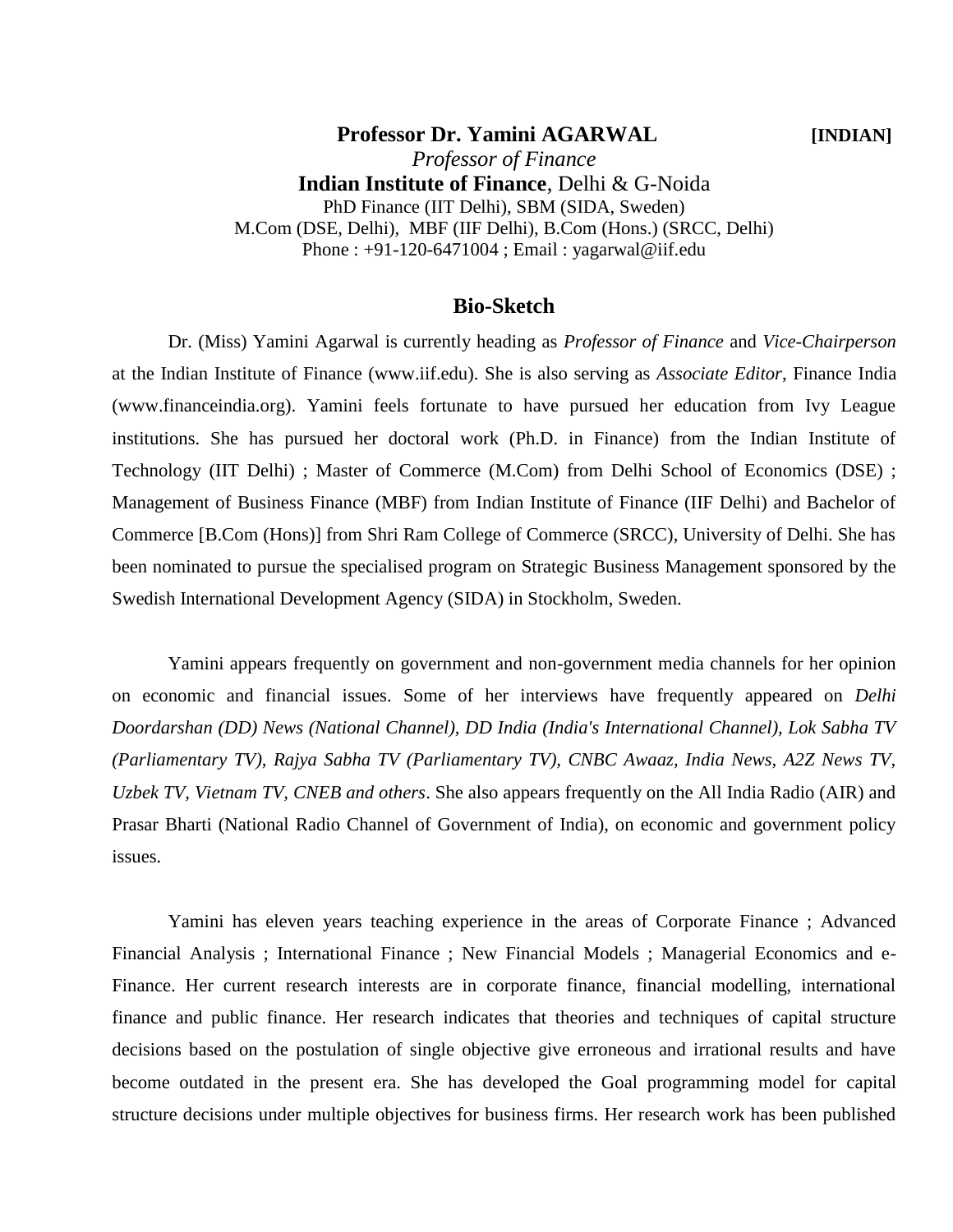in *Journal of Accounting, Auditing and Finance (JAAF, USA), Finance India (India), The Indian Economic Journal (India), International Journal of Innovative Management, Information &Production, (Japan), Economy Transdisciplinarity Cognition (Romania);Euro Mediterranean Economic and Finance Review (EMEFR France), Lahore Journal of Economics (Pakistan)* and others.

Prof. Agarwal has been chairs over sixteen (16) seminars of professors and senior industry professionals from international and national business schools. She has supervised over seventy six (76) MBA level dissertations in financial economics and management. She has developed more than fifty (50) Case Studies in Corporate Finance and Managerial Economics. She serves as an invited *Member on the Editorial Board* of Sub Saharan Review of Economics and Finance (SSERP), France (August 2007- ) and International Journal of Education, Economics and Development (IJEED), Switzerland (November 2010- ), Journal of Management Development and Research(JMDR), Institute of Management and Development Research, Pune (2014-). She is also *Regional Council Board Member* of the Indo-American Chamber of Commerce (IACC), Delhi (2010 - ) and a *Member of Bureau of Indian Standards (BIS-MSD 4*), India (June 2011 - ).

Yamini has two (2) books to her credit – Capital Structure Decisions: Evaluating Risk and Uncertainty by John Wiley & Sons, USA (Wiley USA, UK & Singapore) and Capital Structure Decision under Multiple Objectives by IIF Publications (IIF Delhi, India).

In the past, Yamini has held the position of Associate Professor, Indian Institute of Finance (January 2007-December 2010), Assistant Editor, Finance India (Qtly Journal of Finance) (December 2003-2009), Assistant Professor, Indian Institute of Finance (April 2003-January 2007) and Research Associate/Assistant to Professors (2001-03).

She is a regular invitee to the Asian Development Bank's Board of Governors meetings and to OECD Annual Meetings in Paris, France. She has presented her work in several national and international conferences, seminars, Universities and at Central Banks. She has attended over 200 seminars nationally and internationally with respect to her work. She has travelled over 20 countries as part of the IIF's academic collaborations.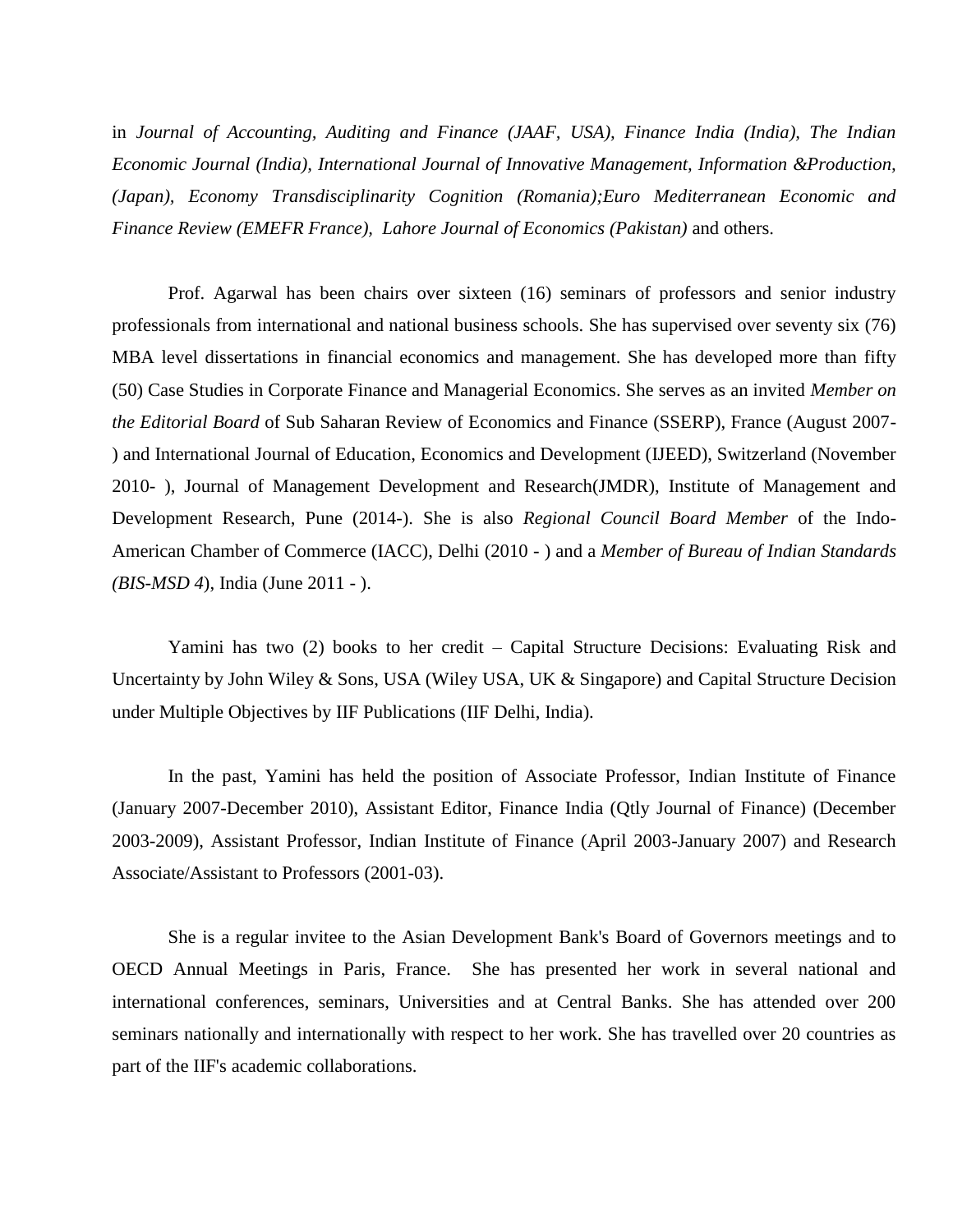#### **References**

**Dr. Nasim Zaidi** INDIA Election Commissioner of India, Govt. of India Alum & Visiting Scholar at Harvard University IIF Alumni 1993 IIF Advisory Council Board Member [http://eci.nic.in/eci\_main1/ecz.aspx]

**Prof. Hubert Fromlet** SWEDEN Professor, Linnaeus University, Sweden Professor, Jonkoping Int. Business School JIBS Formerly Chief Economist, Swed Bank [http://lnu.se/employee/hubert.fromlet?l=en] [http://hj.se/jibs/en/research/persons/hubertfromlet.html]

**Prof. Eva Liljeblom** FINLAND Rektor & Professor of Finance, HANKEN Editorial Board Member, Finance India [http://www.hanken.fi/staff/liljeblo/]

**Prof. Reena Aggarwal** USA Professor of Finance, Georgetown University Professor of Bus. Admn, Georgetown University Director, Center for Financial Markets & Policy Professor (Hony), Indian Institute of Finance [http://faculty.msb.edu/aggarwal/]

#### **Prof. J.D. Agarwal** INDIA Chairman & Director, Indian Institute of Finance Professor of Finance, IIF Editor-in-Chief, Finance India President of India's Nominee on University of Delhi President of India's Nominee on Pondicherry University Court [http://www.iif.edu/director/biosketch.htm]

#### **Prof. Aman Agarwal** INDIA Professor of Finance, Indian Institute of Finance

Executive Editor, Finance India [http://www.iif.edu/director/director.htm]

### **Dr. Natwar M. Gandhi** USA Policy Fellow, Georgetown University BS

Former CFO for District of Columbia [http://www.natwargandhi.com]

#### **Prof. Bala K R Balachandran** USA & INDIA

Professor Emeritus, NYU Stern Editor, Journal of Accounting, Auditing & Finance Editorial Board Member, Finance India [http://www.stern.nyu.edu/faculty/bio/kashibalachandran]

#### **Prof. Georges Pariente** FRANCE

Professor of Finance & Board Member, Institut Sup鲩eur de Commerce, ISC Paris Board of Governor, Hebrew Univ of Jerusalem Editor, EMEFIR

#### **Prof. Lynn Martin** UK

Professor of Entrepreneurship, Manchester Metropolitan University Director, Centre for Enterprise, MMU [http://www.business.mmu.ac.uk/staff/staffdetails.p hp?uref=395]

#### **Prof. Junzo Watada** JAPAN

Professor, Laboratory of Mgt Engn, Waseda Univ President, International Society of Mgt Engineers [http://www.f.waseda.jp/watada/JWaddress-E.htm]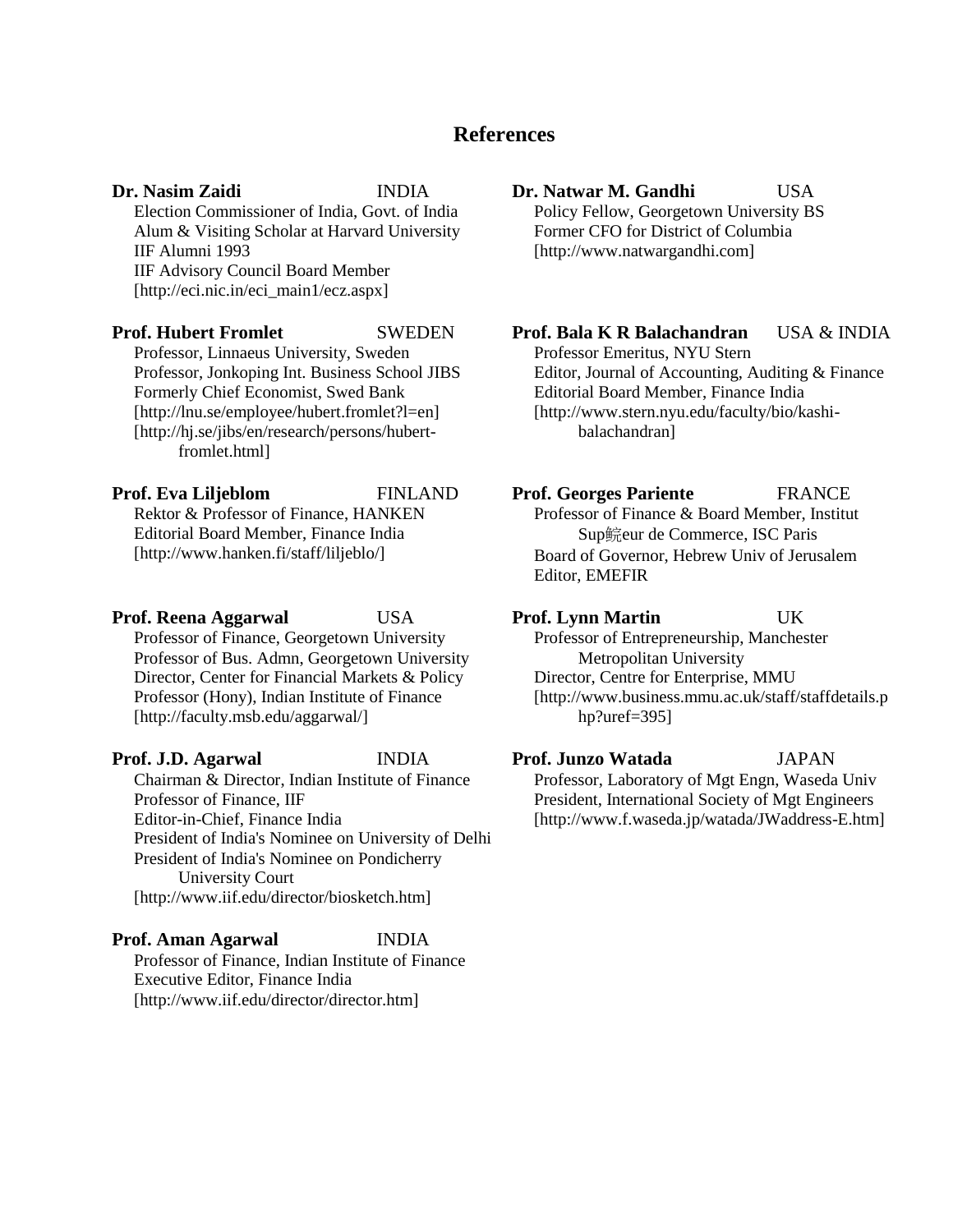5108 009889 96 1773 2289 789 \$124.834546.786.72.23-7779.683 5458 T1142 F34 17 73-2097 F78 Praise for cross rate and on distinction.

#### CAPITAL STRUCTURE DECISIONS

Dr. Agarval gives a thoroughly practical guide to capital structure that is also grounded in modi-<br>ern financial research and analysis. The parts of the book that take the perspective of a less devel. god capitalm what, India, we an excellent complement to the treatm entof more standard issues." Han Gropal, Professor of Finance, London Business School

This book by lâminisk garwal provides an interesting and insightful bland of theoretical and<br>practical issues confronting capital structure decisions. I especially like the book's emphasis on the<br>important role of CFOs in

-Lawrence A . Gordon, PhD, Ernst & Young Alumni Professor of Managerial Accounting and<br>Triformation Assurance and Affiliate Professor for Advanced Computer Studies, Robert H. Smith School of Business, University of Maryland

This book discusses the importance of balancing various, often conflicting goals of several stakehold.<br>ers of a firm . The typical decision maker, charged with capital structure decisions—the CFO—,has to optimally weigh all the differing goals to run the firm smoothly and successfully. The treatise is relevant goals that the CFO faces I applied the author for writing the book with immerse clarity<br>and great rigor. I recommend it as a must read book to all practitioners, students, and scholars alike."

-Kashi R. Baladhandran, Profesor Emeritus, Stern School of Business, New York University

The Yamini Agarwal has taken a much reseded holistic approach to aralyzing the decision making by CFOs regarding a firm's capital structure. In addition, she has incorporated some of the<br>opaque aspects of capital structure, such as off-balance sheet financing, that have in portant riskreturn in plications. She does an excellent job of blending theory and global practices. The book<br>will be most beneficial for students of finance and also for senior executives responsible for financal decision making."

McDonough School of Business, Georgetown University

This book gives an excellent summary on many different aspects that have an impact on capital.<br>structure decisions And it is really addressing the core group of readers the author is aiming for, i.e., people who strategically want to advance in the finance organizations of their companies. I an very much pleased that Profesor A garval also includes important parts of capital structure<br>decisions like the international aspects of this important management area and the complicated leve of bounded rationality that certainly exists on tinancial markets. A ltogether, the wide range of different angle of different angles from a research duck a real world. while reading, both for advanced students and practitioners."

 $2$ 

-Hubert From let Professor of International Economics, Unnaeus University,<br>Kalmar and Växjö, Sueden

Subscribe to our free finance and Investing eNewsletter at wileycom/cnuvaletters Wait wie dramos com

**WILEY** 

WILEY

**DECISIONS** 



# **CAPITAL STRUCTURE DECISIONS**

**Evaluating Risk and Uncertainty** 

YAMINI AGARWAL

WILEY

Wiley Publication: http://as.wiley.com/WileyCDA/WileyTitle/productCd-1118203135.html